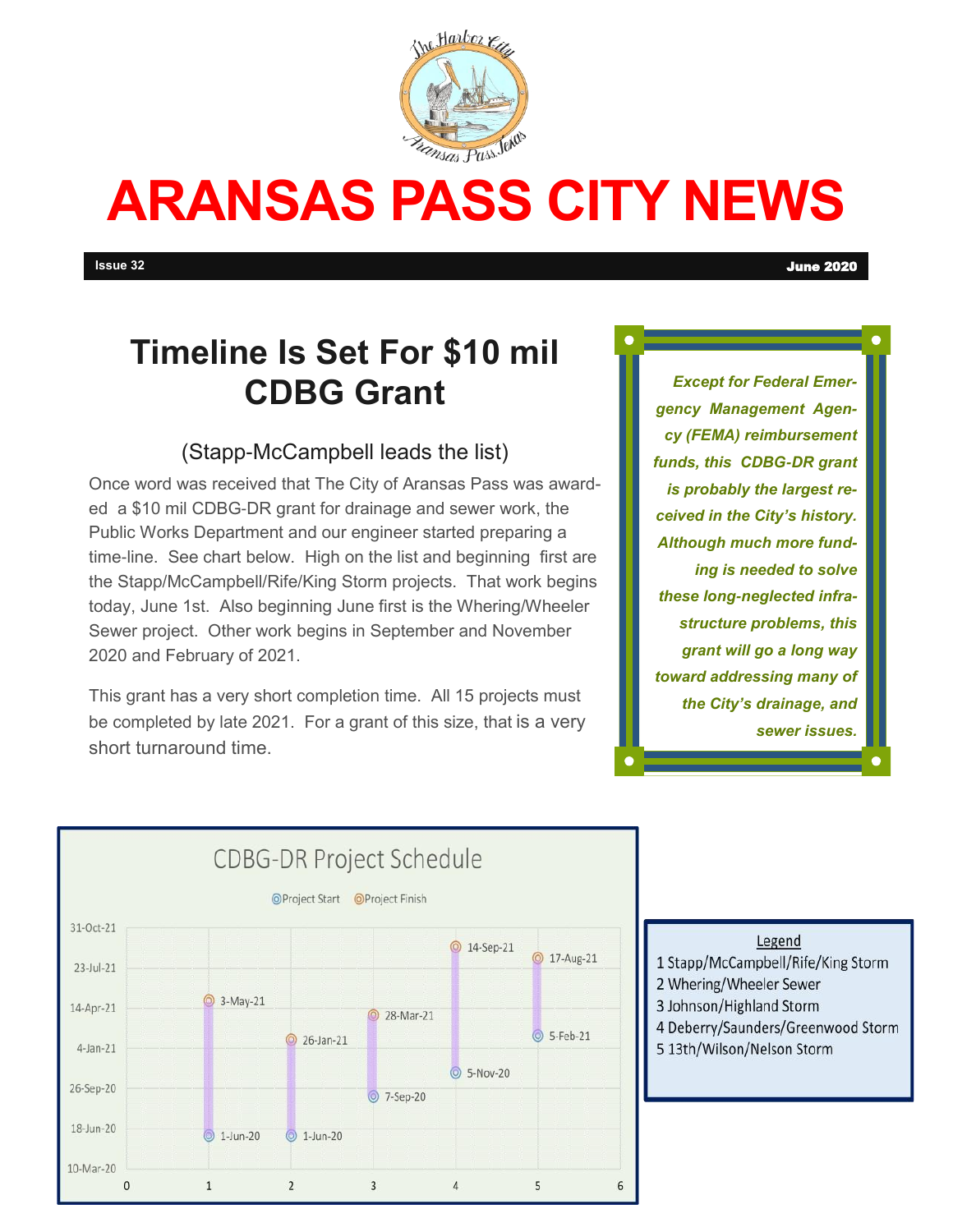

### **Aransas Pass Gets It's First Ladder Fire Truck**

Pictured above is the actual Aransas Pass fire truck recently purchased for \$1.4 mil. It took approximately one year to build. The new engine replaces current worn out and potentially dangerous equipment. The new ladder truck will have a much larger pumping capacity. Importantly, the ladder will allow Fire personnel to perform rescues and provides an elevated water stream. This is the City's first ladder truck. With this new equipment we can now allow buildings to be built three stories and higher. The new truck also will help the City ISO rating, which in turn could lessen the amount a city homeowner pays for insurance.

### **Large Group Shows Up for Harbormaster Bldg Pre-Bid Meeting**

The Harbormaster Building at Conn Brown Harbor was literally blown away during Hurricane Harvey. Nothing is standing at its original location. FEMA has approved the construction of a replacement building. A pre-bid meeting was held in May at the building site. An exceptionally large group of contractors showed up for the meeting. See pic below. Bids will be opened on June 4th.

The Harbormaster building is the central location for Conn Brown Harbor business. It also serves as the office for the Harbormaster. 90% funding will be provided by FEMA. 10% by the City.



# **Civic Center Sign now restored**

**Destroyed by Hurricane Harvey, the City's Civic Center outside marquee is restored and operable. The restoration work is part of the large repair project currently underway, but mostly completed. The sign is seen by a few million people every year as they travel to the Port Aransas Ferry.** 

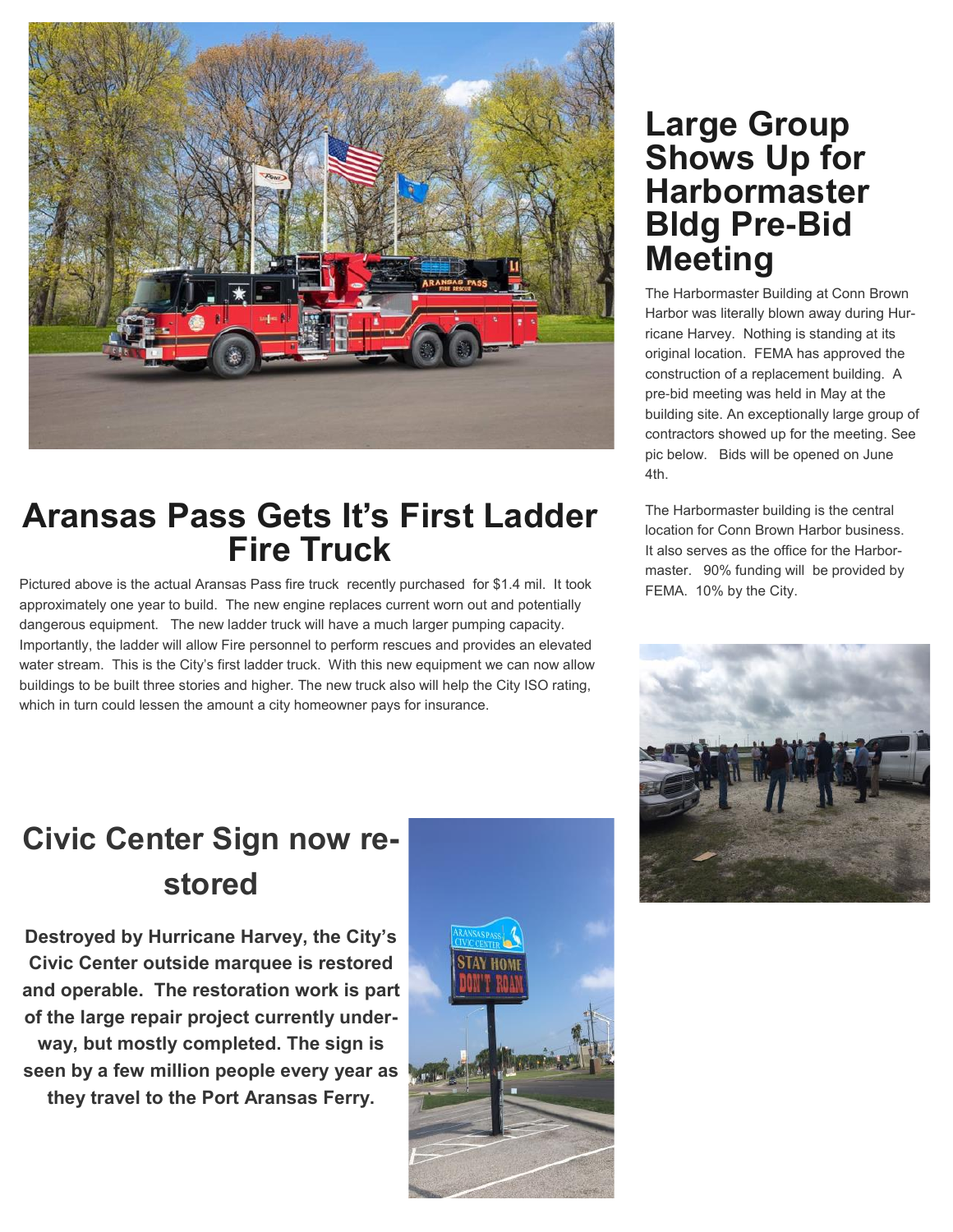#### **Important Conn Brown Facts**

During the May 26th Groundbreaking ceremony, Councilmember Billy Ellis and Councilmember Vickie Abrego delivered comments about the Conn Brown History and the Harbor's importance. Ellis, whose family has a long history in Aransas Pass, discussed the early years of Conn Brown, including it's famous Shrimping era. He also pointed out how the Harbor has recovered from years of decline and is on the way toward a strong recovery. Councilmember Vickie Abrego explained that Conn Brown is important to our City, our region and our state. It is important to the City because it currently and will continue to be destination for hundreds of boaters and fishermen each week, providing an important boost to the local economy. She further pointed out that Conn Brown is important to the State because of anticipated development here.



### **Conn Brown Construction Begins**

A groundbreaking ceremony for the \$5 mil Conn Brown Harbor improvements was held on May 26th. See above pic. Also, this is the day construction began. The work should be completed in about one year.. The project will see completely rebuilt roads and an adjacent bike/walking path, a paved parking lot at Harbor Point Park, water lines, the completion of a looped road system at the park, new lighting for all these additions and a large roundabout at the entrance to Conn Brown Harbor. All are part of this project. Councilmember Billy Ellis delivered remarks at the groundbreaking pointing out Conn Brown's history (below left). Councilmember Vickie Abrego explained the importance of the Harbor to the City, region and State (below right) Photos courtesy of Jeff Martin and Seth Warren.